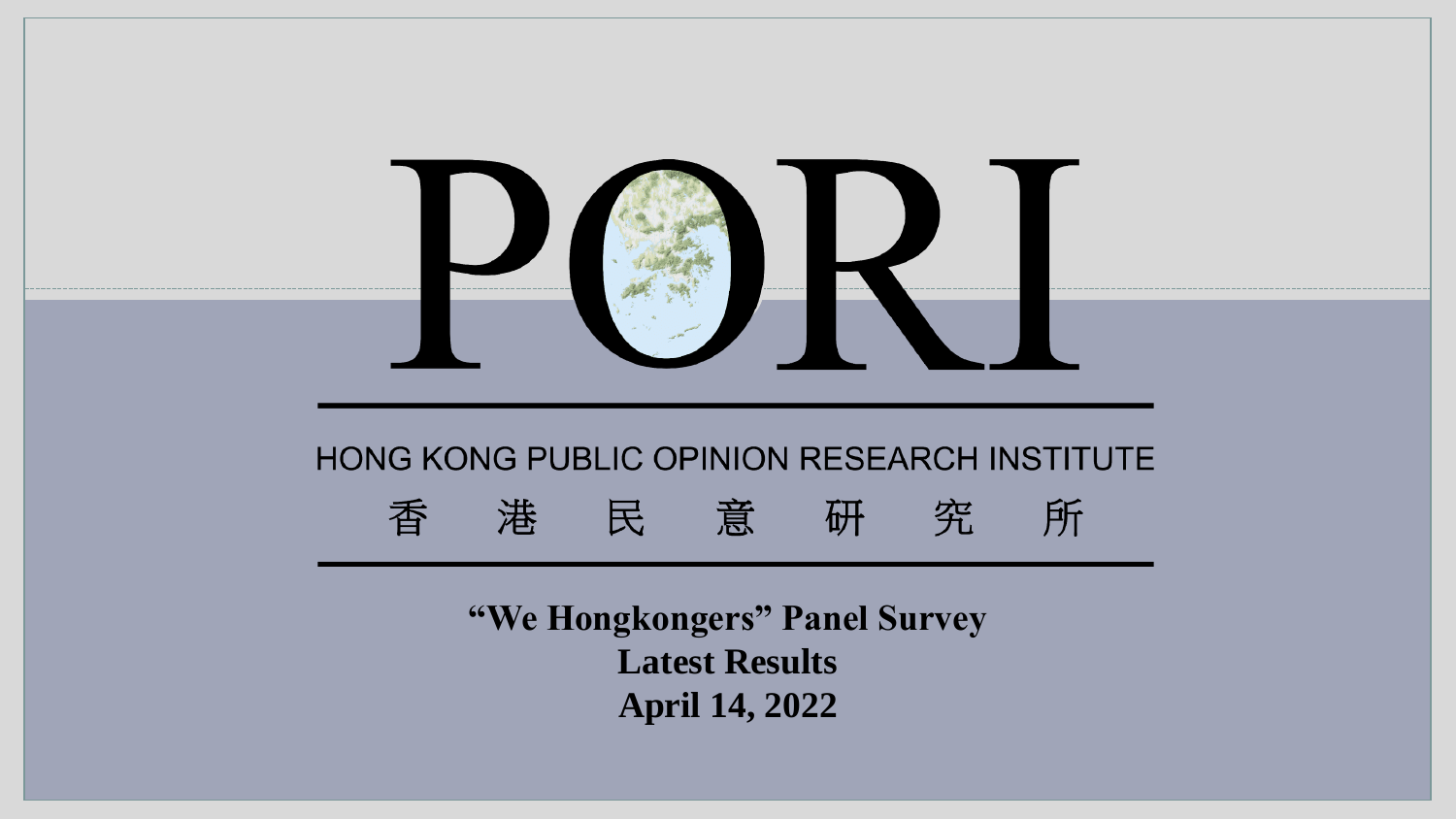# **Contact Information - "We Hongkongers" Panel Survey**

2

|                   | <b>HKPORI Panel</b>                                                                                                                                                                                                                                                                                                                               |
|-------------------|---------------------------------------------------------------------------------------------------------------------------------------------------------------------------------------------------------------------------------------------------------------------------------------------------------------------------------------------------|
| Date of survey    | April 8, $3pm -$ April 13, $3pm$                                                                                                                                                                                                                                                                                                                  |
| Survey method     | Online survey                                                                                                                                                                                                                                                                                                                                     |
| Target population | Hong Kong residents aged $12+$                                                                                                                                                                                                                                                                                                                    |
| Total sample size | 5,685                                                                                                                                                                                                                                                                                                                                             |
| Response rate     | $6.5\%$                                                                                                                                                                                                                                                                                                                                           |
| Sampling error    | Sampling error of percentages at $+/-1\%$ at 95% confidence level                                                                                                                                                                                                                                                                                 |
| Weighting method  | Rim-weighted according to 1) gender-age distribution, educational<br>attainment (highest level attended) distribution and economic activity status<br>distribution of Hong Kong population from Census and Statistics<br>Department; 2) appraisal of political condition and political inclination<br>distribution from regular tracking surveys. |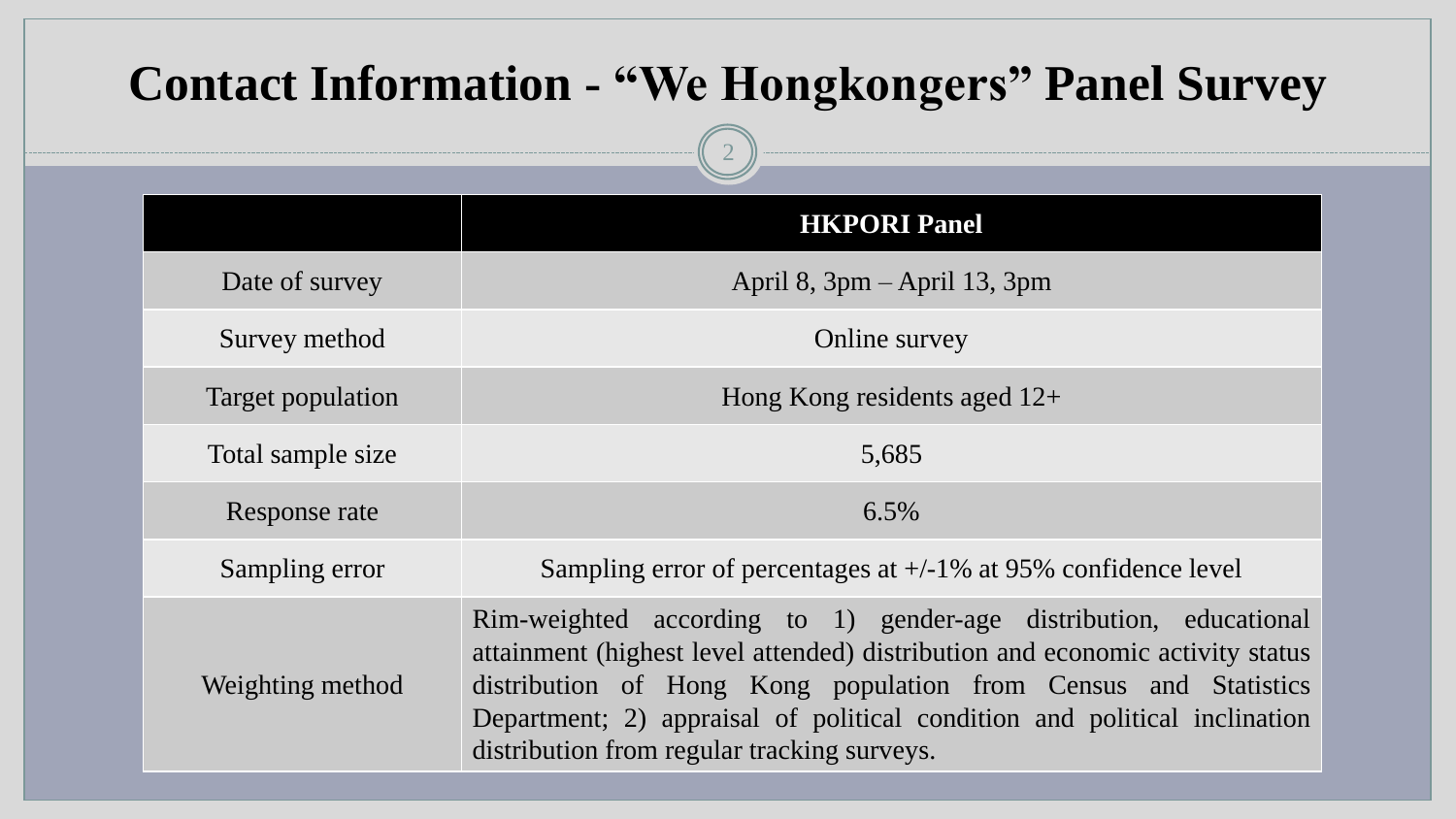3

- **Latest survey period: 8-13/4/2022**
- **Question: Q1 The government had launched public consultation exercises before the 2022/23 Budget. Did you participate in the public consultation to express your opinions?**

|                | <b>Pro-democracy camp</b><br>supporters<br>$(n=4,774)$ | Non-pro-democracy<br>camp supporters*<br>$(n=619)$ | Combined <sup>^</sup><br>$(n=5,679)$ |
|----------------|--------------------------------------------------------|----------------------------------------------------|--------------------------------------|
| Yes            | ${<}1\%$                                               | 3%                                                 | $2\%$                                |
| N <sub>o</sub> | 99%                                                    | 93%                                                | 95%                                  |
| Don't remember | $1\%$                                                  | 4%                                                 | 3%                                   |

\* Include: pro-establishment camp supporters, centrist supporters, no political inclination / politically neutral / do not belong to any camp.

^ The aggregated figures come from adjusting the by-group weighted figures using ratio of "pan-democratic" vs "non-pan-democratic" collected in regular tracking survey.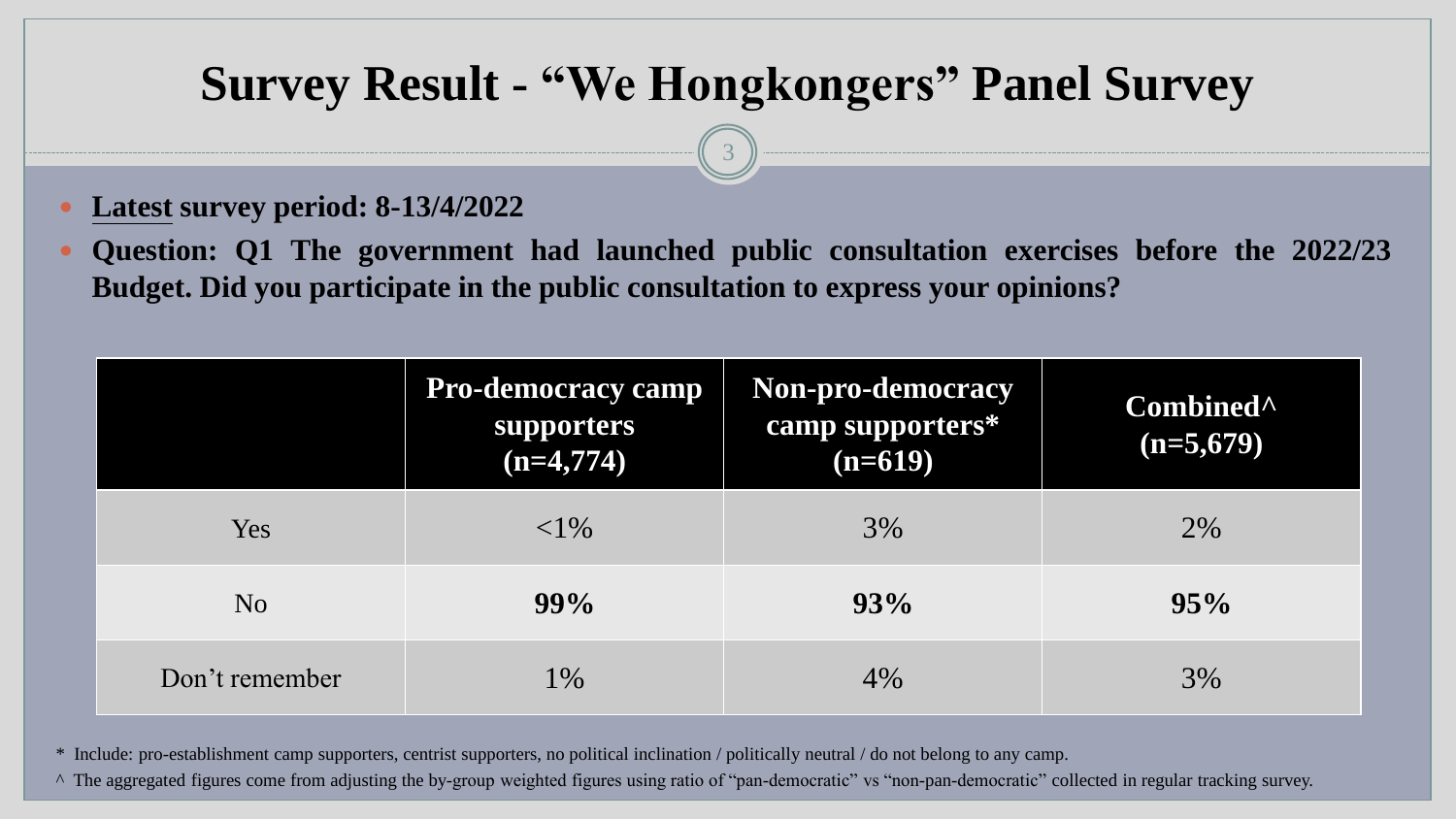4

- **Latest survey period: 8-13/4/2022**
- **Question: Q1 The government had launched public consultation exercises before the 2022/23 Budget. Did you participate in the public consultation to express your opinions?**



\* Include: pro-establishment camp supporters, centrist supporters, no political inclination / politically neutral / do not belong to any camp

^ The aggregated figures come from adjusting the by-group weighted figures using ratio of "pan-democratic" vs "non-pan-democratic" collected in regular tracking survey.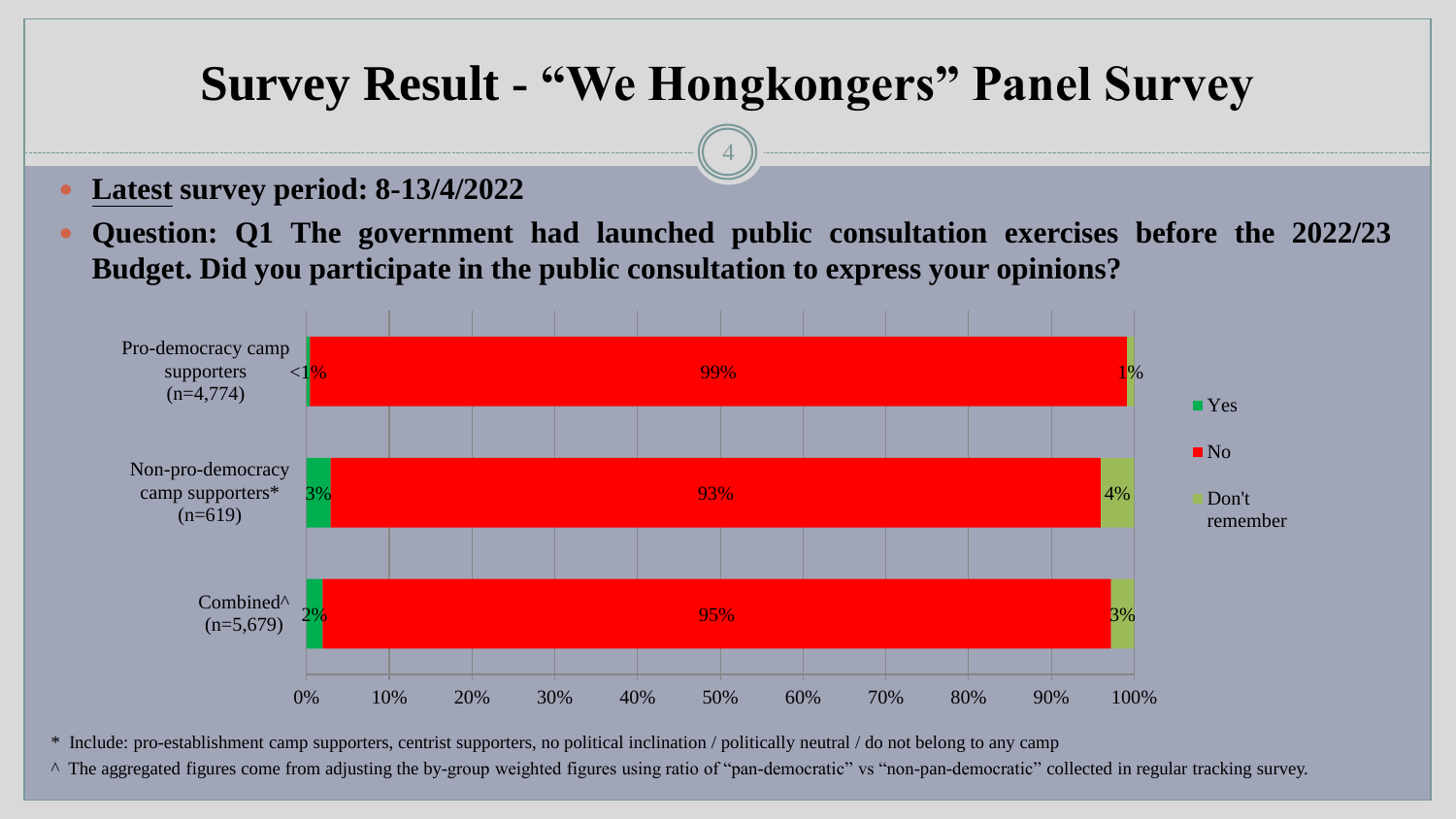5

- **Latest survey period: 8-13/4/2022**
- **Question: Q2 There are views that the government should issue more consumption vouchers (i.e., more than \$10,000) to the people in response to the economic pressure they are currently suffering under the pandemic. How much do you support or oppose the above measure?**

|                          | <b>Pro-democracy camp</b><br><b>supporters</b><br>$(n=4,770)$ |     | Non-pro-democracy camp<br>supporters*<br>$(n=619)$ |     | Combined <sup>^</sup><br>$(n=5,676)$ |     |
|--------------------------|---------------------------------------------------------------|-----|----------------------------------------------------|-----|--------------------------------------|-----|
| Strongly support         | 58%                                                           |     | 37%                                                | 53% | 44%                                  | 59% |
| Somewhat support         | 14%                                                           | 71% | 16%                                                |     | 15%                                  |     |
| Half-half                | 18%                                                           |     |                                                    | 23% | 23%                                  |     |
| Somewhat oppose          | 6%                                                            | 8%  | 15%                                                | 20% | 11\%                                 | 15% |
| Strongly oppose          | 2%                                                            |     | 6%                                                 |     | 4%                                   |     |
| Don't know / hard to say | 3%                                                            |     |                                                    | 3%  | 3%                                   |     |
| $Mean^{\dagger}$         | 4.2                                                           |     | 3.7                                                |     | 3.9                                  |     |

\* Include: pro-establishment camp supporters, centrist supporters, no political inclination / politically neutral / do not belong to any camp.

^ The aggregated figures come from adjusting the by-group weighted figures using ratio of "pan-democratic" vs "non-pan-democratic" collected in regular tracking survey. † The mean value is calculated by quantifying all individual responses into 1, 2, 3, 4, 5 marks according to their degree of support level, where 1 is the lowest and 5 the highest, and then calculate the sample mean.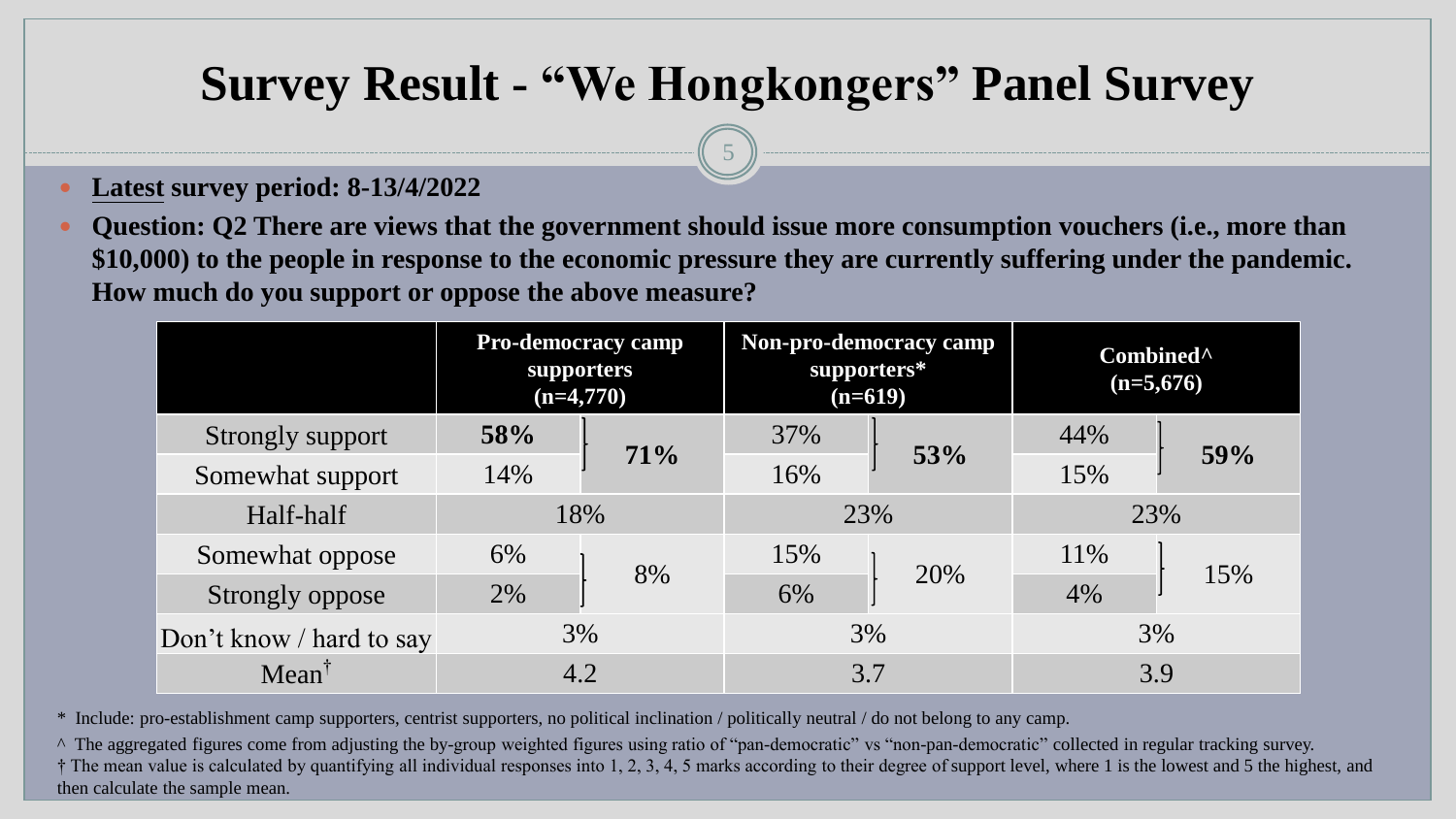$\sigma$ 

- **Latest survey period: 8-13/4/2022**
- **Question: Q2 There are views that the government should issue more consumption vouchers (i.e., more than \$10,000) to the people in response to the economic pressure they are currently suffering under the pandemic. How much do you support or oppose the above measure?**



\* Include: pro-establishment camp supporters, centrist supporters, no political inclination / politically neutral / do not belong to any camp.

^ The aggregated figures come from adjusting the by-group weighted figures using ratio of "pan-democratic" vs "non-pan-democratic" collected in regular tracking survey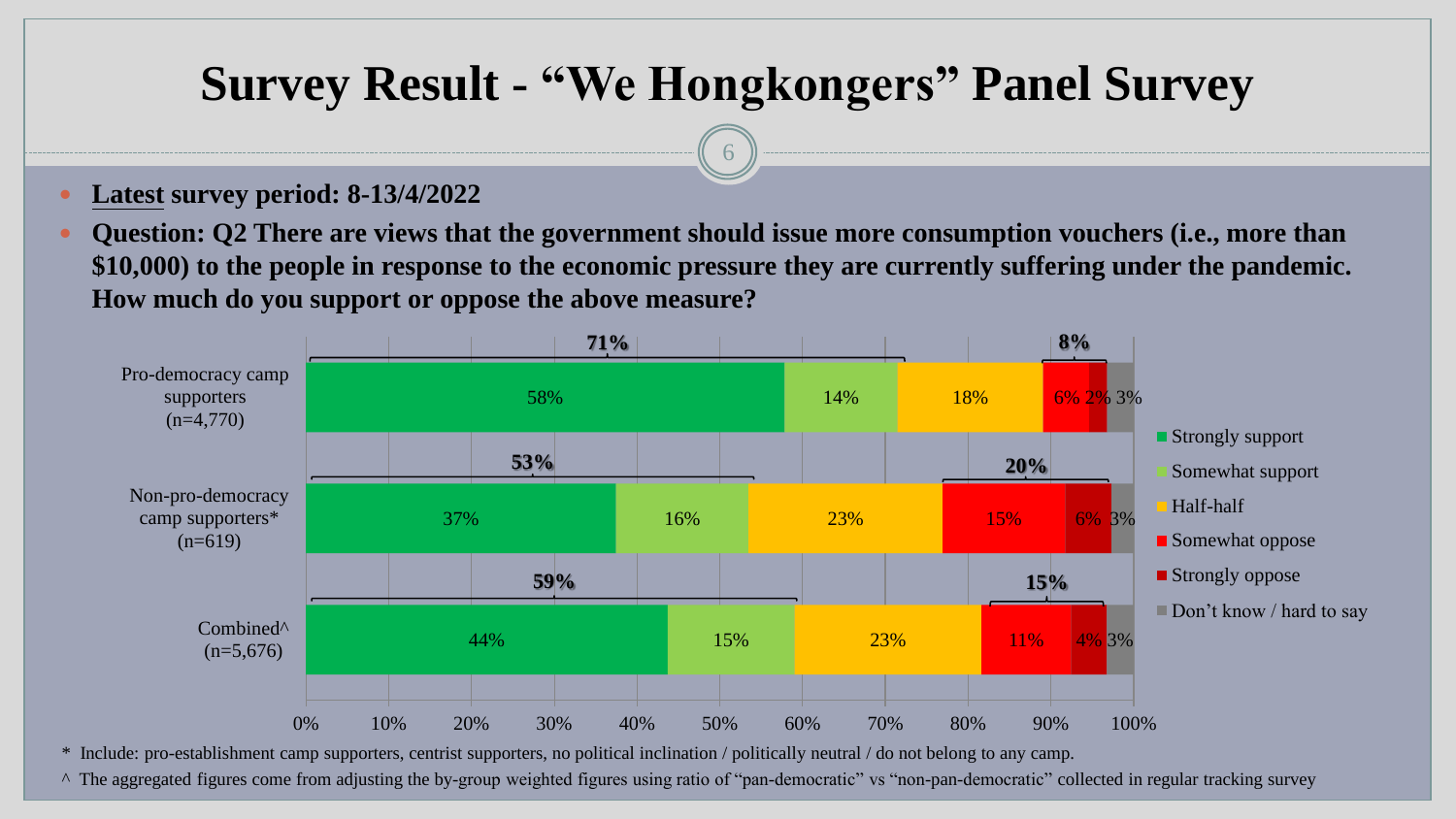7

- **Latest survey period: 8-13/4/2022**
- **Question: Q3 The consumption vouchers are now only issued to Hong Kong citizens aged 18 or above. How much do you support or oppose the government also issuing the consumption vouchers to Hong Kong citizens aged below 18?**

|                          | <b>Pro-democracy camp</b><br><b>supporters</b><br>$(n=4,776)$ |     | Non-pro-democracy camp<br>supporters*<br>$(n=619)$ |     | Combined <sup>^</sup><br>$(n=5,682)$ |     |
|--------------------------|---------------------------------------------------------------|-----|----------------------------------------------------|-----|--------------------------------------|-----|
| Strongly support         | 26%                                                           |     | 19%                                                |     | 21%                                  |     |
| Somewhat support         | 14%                                                           | 39% | 14%                                                | 33% | 13%                                  | 35% |
| Half-half                | 28%                                                           |     | 23%                                                |     | 25%                                  |     |
| Somewhat oppose          | 16%                                                           | 31% | 21%                                                | 42% | 20%                                  | 38% |
| Strongly oppose          | 15%                                                           |     | 21%                                                |     | 18%                                  |     |
| Don't know / hard to say | 2%                                                            |     | 2%                                                 |     |                                      | 2%  |
| $Mean^{\dagger}$         | 3.2                                                           |     | 2.9                                                |     | 3.0                                  |     |

\* Include: pro-establishment camp supporters, centrist supporters, no political inclination / politically neutral / do not belong to any camp.

^ The aggregated figures come from adjusting the by-group weighted figures using ratio of "pan-democratic" vs "non-pan-democratic" collected in regular tracking survey. † The mean value is calculated by quantifying all individual responses into 1, 2, 3, 4, 5 marks according to their degree of support level, where 1 is the lowest and 5 the highest, and then calculate the sample mean.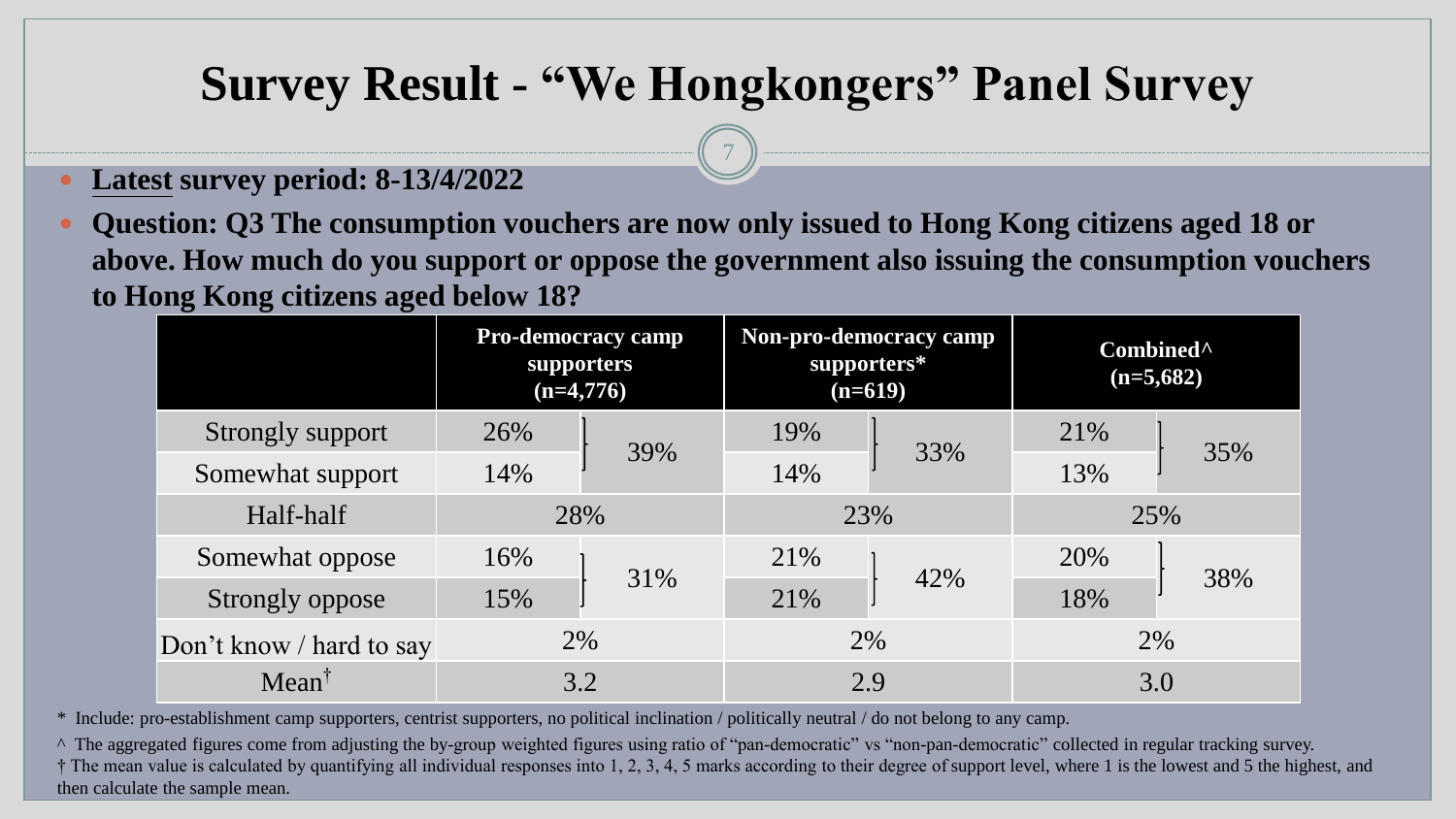8

- **Latest survey period: 8-13/4/2022**
- **Question: Q3 The consumption vouchers are now only issued to Hong Kong citizens aged 18 or above. How much do you support or oppose the government also issuing the consumption vouchers to Hong Kong citizens aged below 18?**



\* Include: pro-establishment camp supporters, centrist supporters, no political inclination / politically neutral / do not belong to any camp.

^ The aggregated figures come from adjusting the by-group weighted figures using ratio of "pan-democratic" vs "non-pan-democratic" collected in regular tracking survey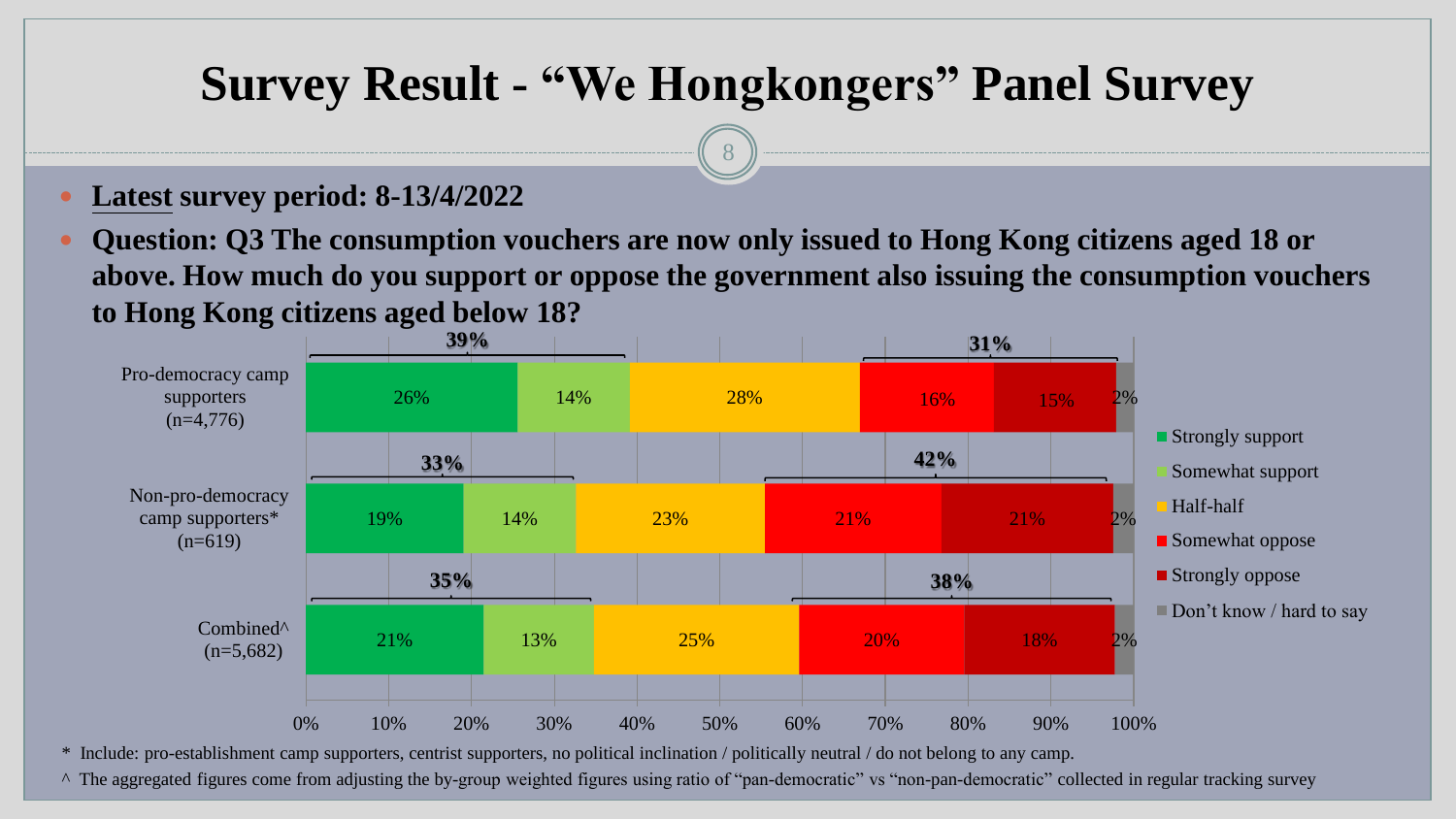9

- **Latest survey period: 8-13/4/2022**
- **Question: Q4 Which of the following measures do you think is more important? Please rank the following in descending order of importance. [Pro-democracy camp supporters]**

|                                                                                                                              | <b>Top (Rank)</b> | <b>Top 2 (Rank)</b> | <b>Top 3 (Rank)</b> |
|------------------------------------------------------------------------------------------------------------------------------|-------------------|---------------------|---------------------|
| Revise housing, education and healthcare<br>policies, so that people have more equal<br>opportunities to improve their lives | $44\%$ (1)        | $64\%$ (1)          | $74\%$ (1)          |
| Support small and medium enterprises to<br>overcome the difficult times                                                      | $14\%$ (3)        | $43\%$ (2)          | $64\%$ (2)          |
| Stimulate the economy and promote the<br>development of different industries in<br>Hong Kong                                 | $6\%$ (4)         | $26\%$ (4)          | $61\%$ (3)          |
| Build a liveable city                                                                                                        | $5\%$ (5)         | $17\%$ (5)          | $34\%$ (5)          |
| Remove the anti-pandemic restrictions<br>on entry from Mainland China                                                        | $3\%$ (6)         | $9\%$ (6)           | $11\%$ (6)          |
| Remove the anti-pandemic restrictions<br>on entry from other countries                                                       | 28% (2)           | $41\%$ (3)          | 55% (4)             |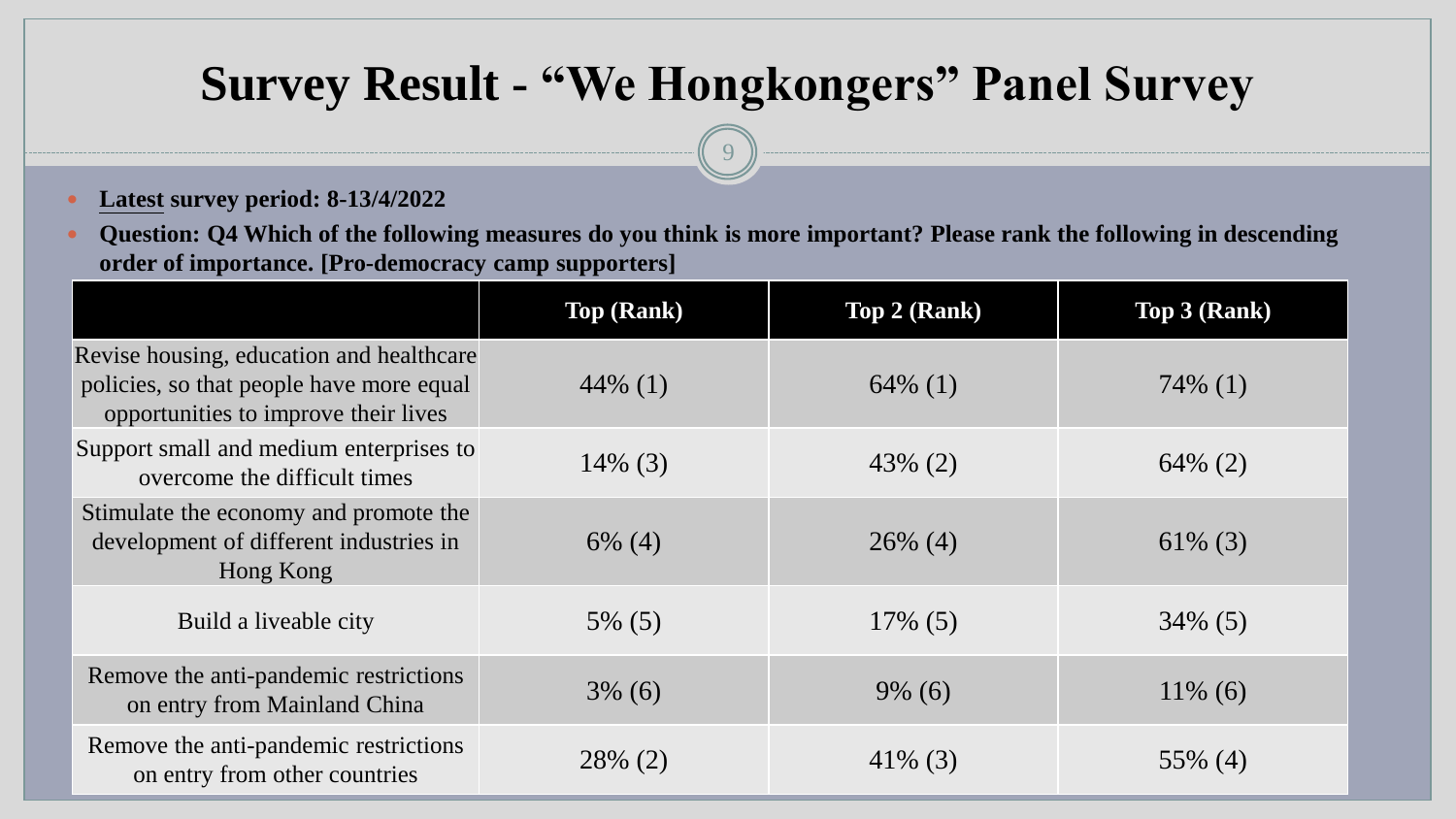10

#### **Latest survey period: 8-13/4/2022**

 **Question: Q4 Which of the following measures do you think is more important? Please rank the following in descending order of importance. [Pro-democracy camp supporters]**

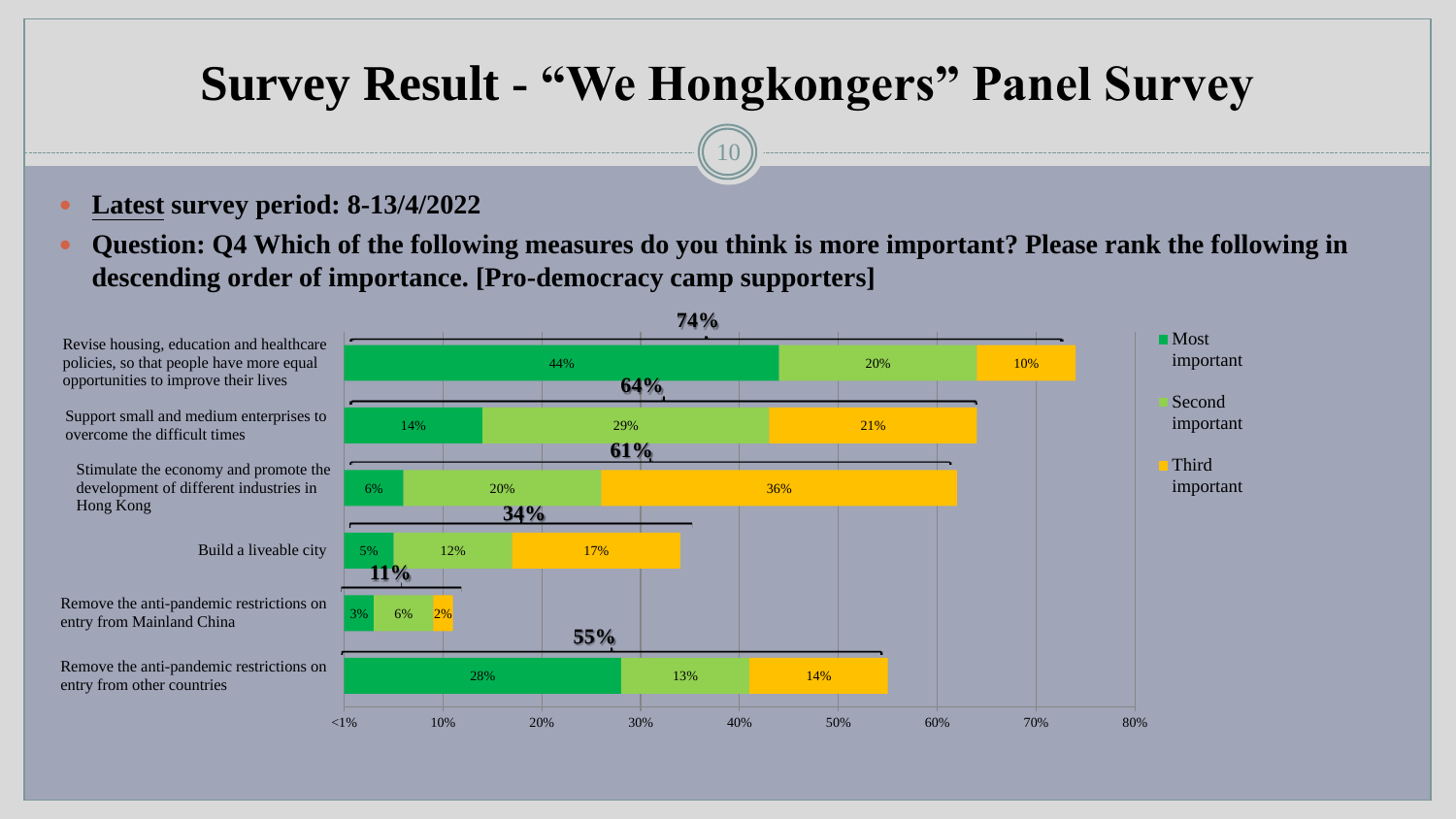11

- **Latest survey period: 8-13/4/2022**
- **Question: Q4 Which of the following measures do you think is more important? Please rank the following in descending order of importance. [Non-pro-democracy camp supporters\*]**

|                                                                                                                              | <b>Top (Rank)</b> | <b>Top 2 (Rank)</b> | Top 3 (Rank) |
|------------------------------------------------------------------------------------------------------------------------------|-------------------|---------------------|--------------|
| Revise housing, education and healthcare<br>policies, so that people have more equal<br>opportunities to improve their lives | $42\%$ (1)        | $53\%$ (1)          | $65\%$ (1)   |
| Support small and medium enterprises to<br>overcome the difficult times                                                      | $11\%$ (4)        | $32\%$ (3)          | 58% (3)      |
| Stimulate the economy and promote the<br>development of different industries in Hong<br>Kong                                 | $17\%$ (2)        | $38\%$ (2)          | $61\%$ (2)   |
| Build a liveable city                                                                                                        | $6\%$ (6)         | $19\%$ (6)          | $33\%$ (6)   |
| Remove the anti-pandemic restrictions on entry<br>from Mainland China                                                        | $10\%$ (5)        | $31\%$ (4)          | $41\%$ (4)   |
| Remove the anti-pandemic restrictions on entry<br>from other countries                                                       | $14\%$ (3)        | 27% (5)             | $41\%$ (4)   |

\* Include: pro-establishment camp supporters, centrist supporters, no political inclination / politically neutral / do not belong to any camp.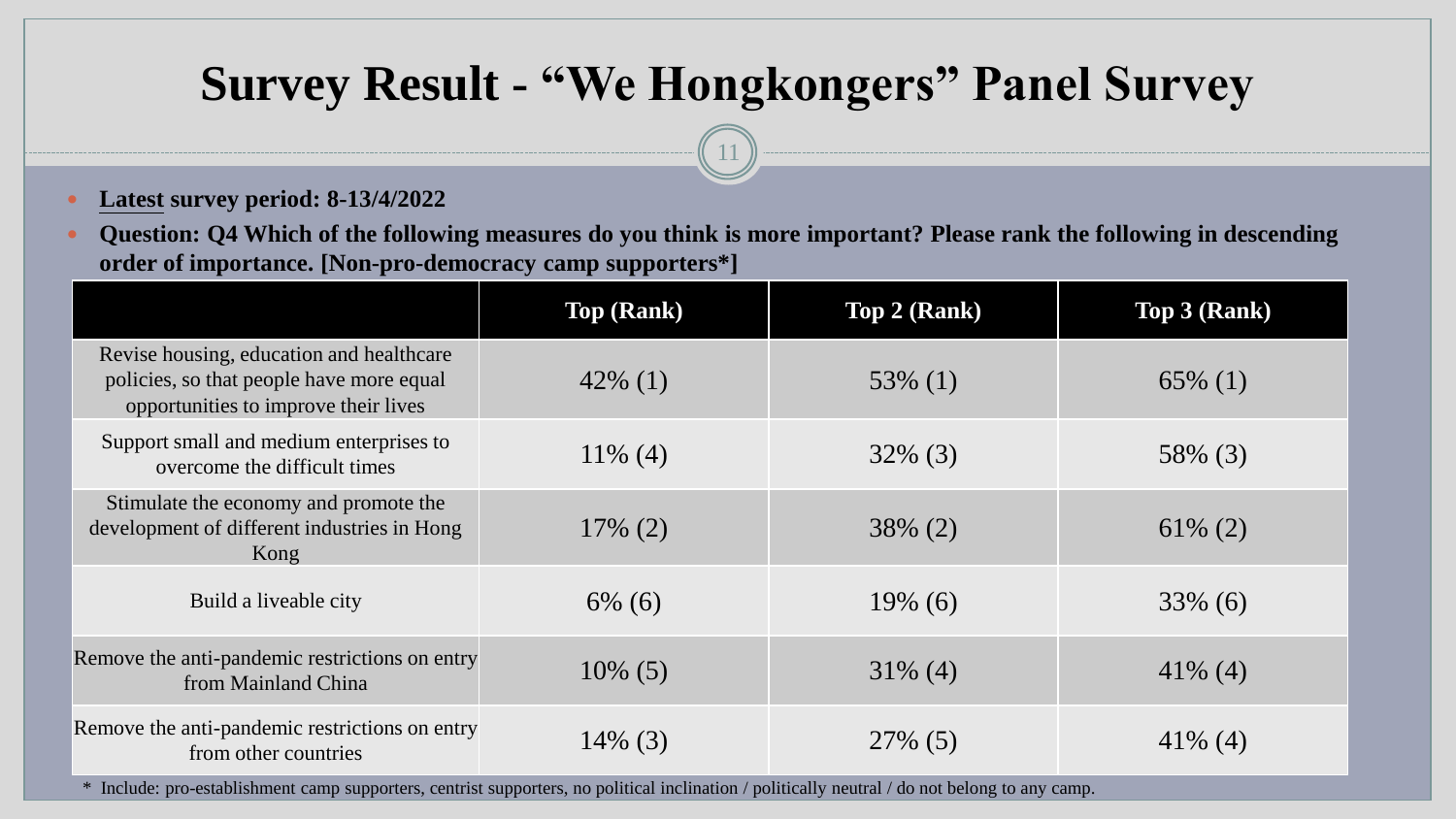12

#### **Latest survey period: 8-13/4/2022**

 **Question: Q4 Which of the following measures do you think is more important? Please rank the following in descending order of importance. [Non-pro-democracy camp supporters\*]**



\* Include: pro-establishment camp supporters, centrist supporters, no political inclination / politically neutral / do not belong to any camp.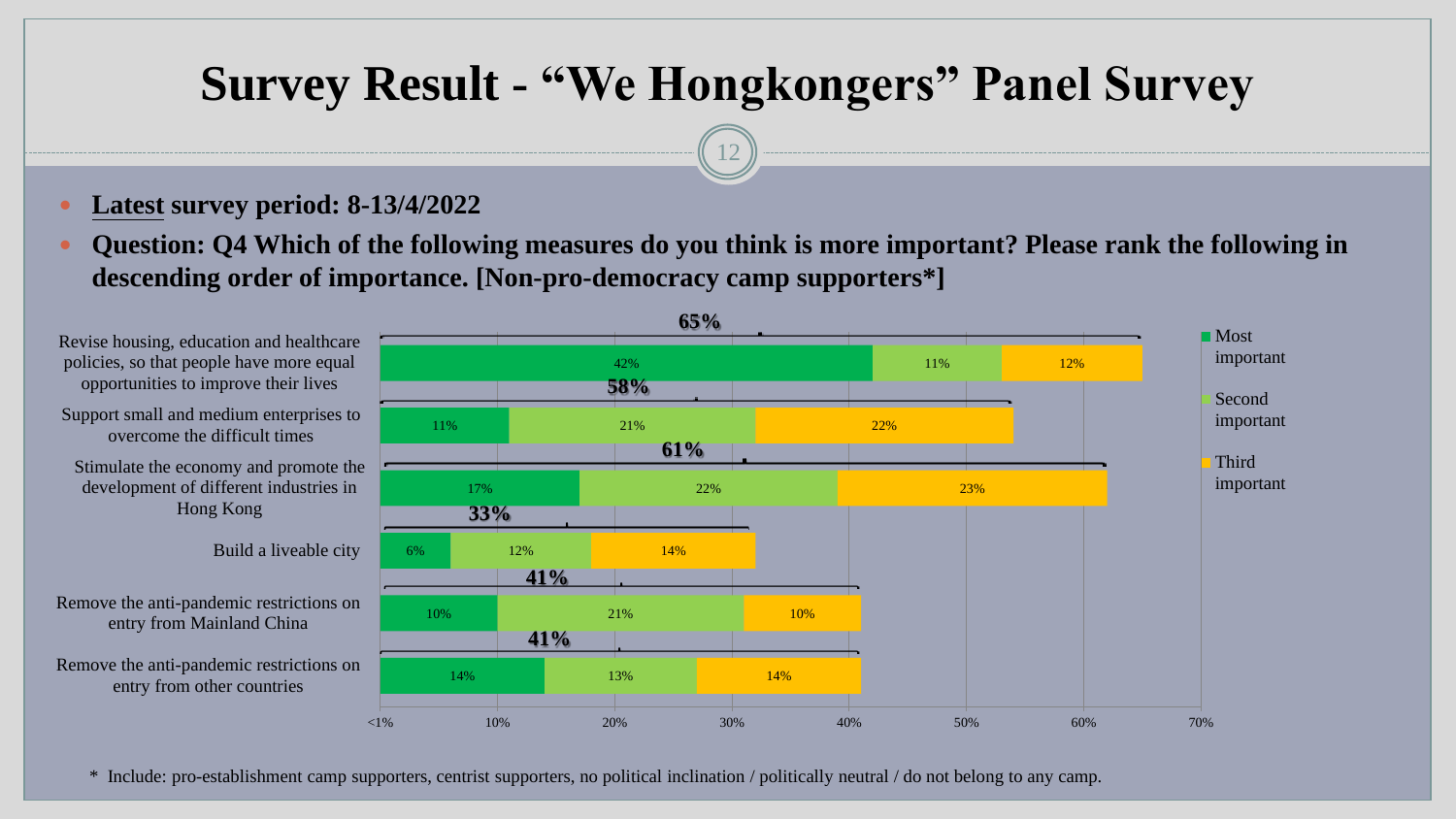13

- **Latest survey period: 8-13/4/2022**
- **•** Question: Q4 Which of the following measures do you think is more important? Please rank the following in descending **order of importance. [Combined\*]**

|                                                                                                                              | <b>Top (Rank)</b> | <b>Top 2 (Rank)</b> | Top 3 (Rank) |
|------------------------------------------------------------------------------------------------------------------------------|-------------------|---------------------|--------------|
| Revise housing, education and healthcare<br>policies, so that people have more equal<br>opportunities to improve their lives | $44\%$ (1)        | 58\% $(1)$          | 69% $(1)$    |
| Support small and medium enterprises to<br>overcome the difficult times                                                      | $12\%$ (4)        | $35\%$ (2)          | $60\%$ (2)   |
| Stimulate the economy and promote the<br>development of different industries in Hong<br>Kong                                 | $13\%$ (3)        | $34\%$ (3)          | $60\%$ (2)   |
| Build a liveable city                                                                                                        | $5\%$ (6)         | $19\%$ (6)          | 33% (5)      |
| Remove the anti-pandemic restrictions on entry<br>from Mainland China                                                        | $7\%$ (5)         | $23\%$ (5)          | $31\%$ (6)   |
| Remove the anti-pandemic restrictions on entry<br>from other countries                                                       | $19\% (2)$        | $32\%$ (4)          | $47\%$ (4)   |

\* The aggregated figures come from adjusting the by-group weighted figures using ratio of "pan-democratic" vs "non-pan-democratic" collected in regular tracking survey